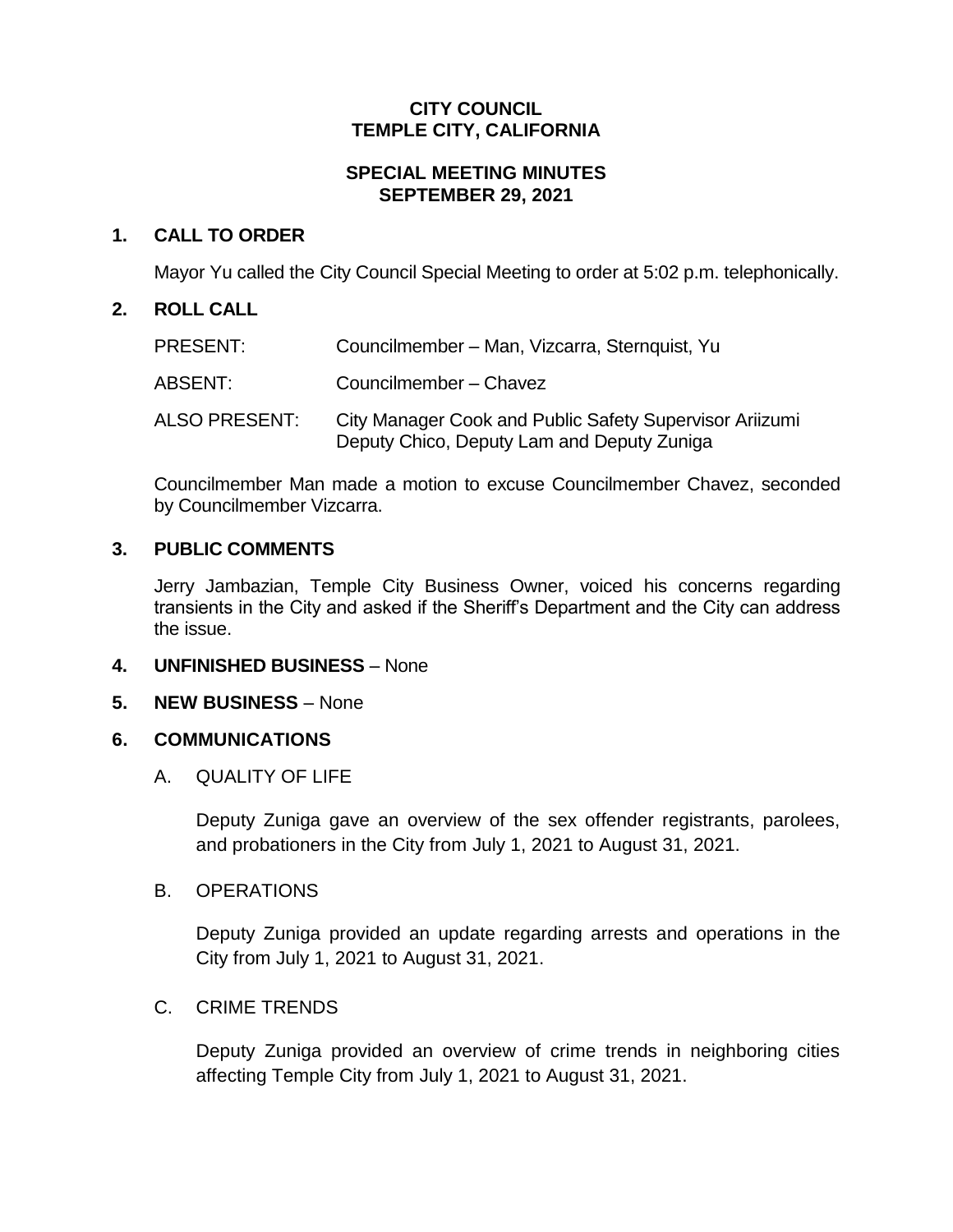#### D. NOTABLE ARRESTS

Deputy Zuniga provided an overview of notable arrests made in the City from July 1, 2021 to August 31, 2021.

#### E. TRAFFIC ISSUES

Deputy Zuniga provided an overview of traffic issues in the City from July 1, 2021 to August 31, 2021.

## F. CRIME AND TRAFFIC STATISTICS

Deputy Zuniga provided an overview of the crime and traffic statistics from July 1, 2021 to August 31, 2021.

#### G. SPECIAL ASSIGNMENT TEAM ACTIVITIES

Deputy Zuniga provided an update on the special assignment team activities.

### H. PUBLIC OUTREACH / EVENTS

Deputy Zuniga reported on the public outreach conducted by the special assignment team.

## I. UPCOMING EVENTS FOR OCTOBER 2021

Deputy Zuniga announced upcoming meetings and events that will be conducted in the City.

Mayo Yu, Mayor Pro Tem Sternquist, and Councilmember Vizcarra asked staff about transient issues and enforcement by the Sheriff's Department and the City. Mayor Pro Tem Sternquist asked staff to work with the City Attorney to address transients camping on the sidewalk.

## **7. PUBLIC COMMENTS** – None

## **8. ADJOURNMENT**

The Special Meeting was adjourned at 5:54 p.m.